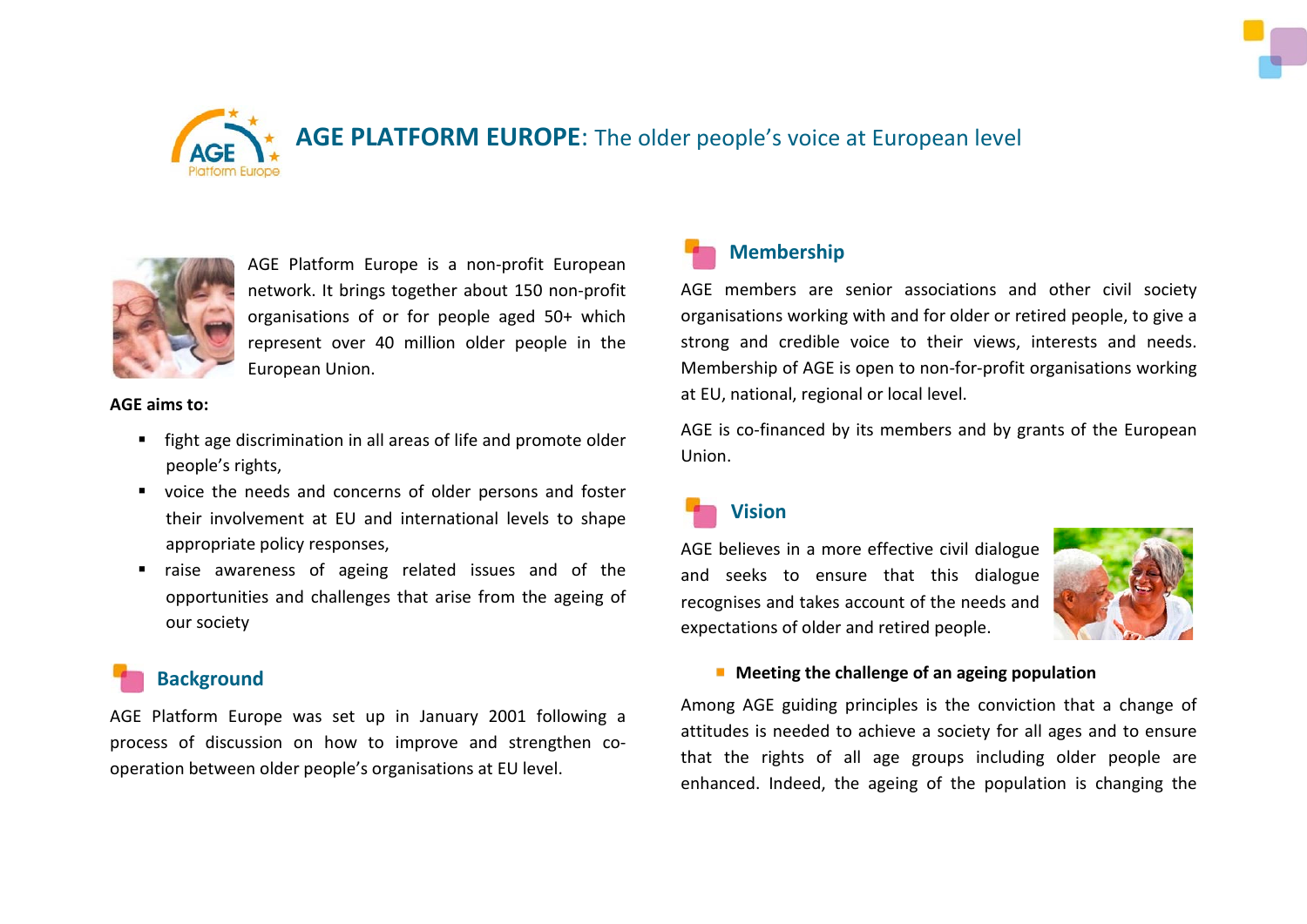

whole society in important and fundamental ways and it demands a comprehensive reassessment and reworking of economic and social policy framework in order to create agefriendly environments supporting active and healthy ageing, independent living and social

participation in a truly age-inclusive society.

#### ■ **Towards a society of all ages**

AGE strongly believes in a European society of all ages where individuals enjoy equal rights and are empowered to bring their contribution at all stages of their



lives.. The achievement of age equality will not only benefit older individuals and give the proper value to their wisdom and experience; it is also in the interest of the whole society.

When promoting non-discrimination and equal opportunities for older people at national, EU and global levels, AGE work is structured around the following three priority actions:

- **IMPROVIGUATH:** Improving the existing legal anti-discrimination framework and/or building the case for new instruments;
- **Monitoring the implementation of the existing legal and** policy instruments to ensure tangible improvements in older people's lives; and

 Supporting the realisation of older people's rights at grass root level by engaging with relevant actors whose action can improve the situation of older persons.

#### **Older people as a resource**

Societal ageing is too often seen in terms of challenges posed to the age structure of the workforce, the sustainability of social protection



schemes and the organisation and financing of services, including those of health and long-term care. This negative image does not do justice to the enormous social, cultural and professional resource represented by older people. Their vast contribution to society, often in a voluntary capacity, is too often overlooked and needs to be better recognized.

#### **Older people as self-advocates**

AGE believes that older or retired people should be able to speak out on their own behalf. To this end, AGE places great importance on their leadership and active involvement in all its activities.

### **AGE Work**

AGE is involved in a wide range of policy and information activities to put older people and ageing issues on the EU agenda. It also supports networking among older people's groups. It seeks to